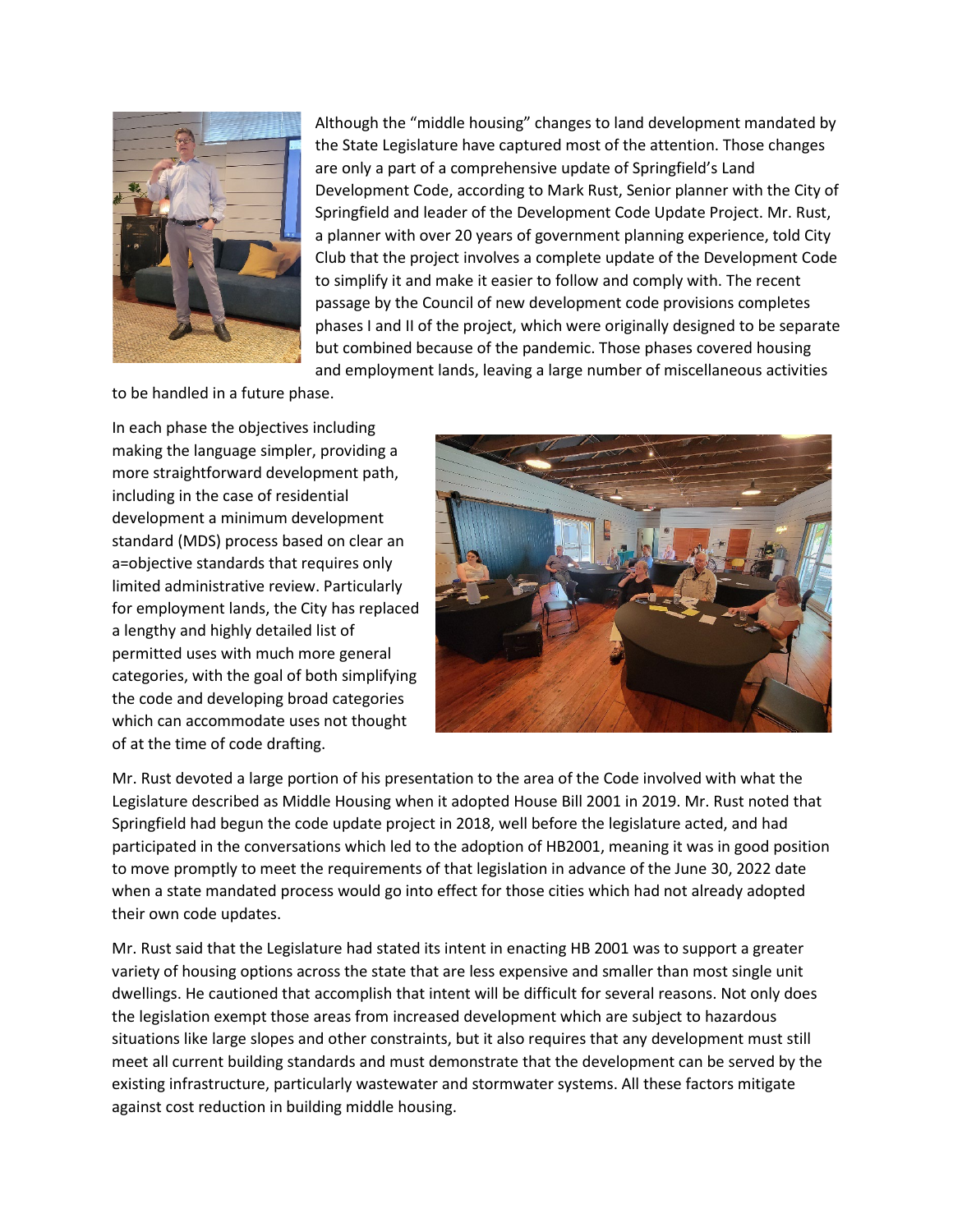As an example, he pointed to a recent development in north Springfield where several residential units of about 800 square feet were built on lots of about 2400 square feet, well below the 3000 square foot minimum lot size adopted by Springfield to comply with the requirements of HB2001. Those units sold in the range of \$300,000. He did add, however, that there are some developers who are already working on projects designed to meet the new standards and anticipates that some of them may be submitted for review and approval shortly after the new code c=goes into effect on July 1. He expects that implementation of the new standards will occur in small chunks over time and does not expect any massive redevelopment quickly to occur in Springfield as a result.

Mr. Rust said that other changes implemented by Springfield which have no relationship to House Bill 2001 might have as much or more of an effect. He pointed to development of a minimum development standard process for residential housing which allows for much more rapid approval of development. While the legislature had, almost 10 years ago, mandated a streamlined process bases on "clear and objective standards" which required a minimum of review prior to approval, most cities have struggled to develop such a process. Springfield has now accomplished that task in the current update, he said.

There remains some confusion in the implementation of the middle housing requirement, because of complexity of the definitions of housing types, which overlap in many cases. There are five distinct types of middle housing defined, but it can sometimes be difficult to tell which type is being developed. He pointed to a distinction between "town homes" and multiplexes which may, on the ground, look



similar but are governed by different sets of rules. That confusion can be compounded by the fact that multiplexes can be either attached housing units or detached units, blurring the distinction, in some cases between those build types and the auxiliary dwelling units which were recently authorized in most cities.



Lot size is a primary factor in developing middle hosing, Mr. Rust said. Under the present code,

minimum lot size for a residential development is 4500 square feet. HB2001 mandated the minimum lot size be reduced to 3000 square feet, a provision which Springfield has adopted. He noted that Eugene had been considering adopting an even smaller minimum lot size. Springfield's new code will allow for development of duplexes on those 3000 square foot lots and allow triplexes on lots of at least 5000 square feet and fourplexes on lots of at least

7000 square feet. Mr. Rust also noted that under the new code building height for residential structures